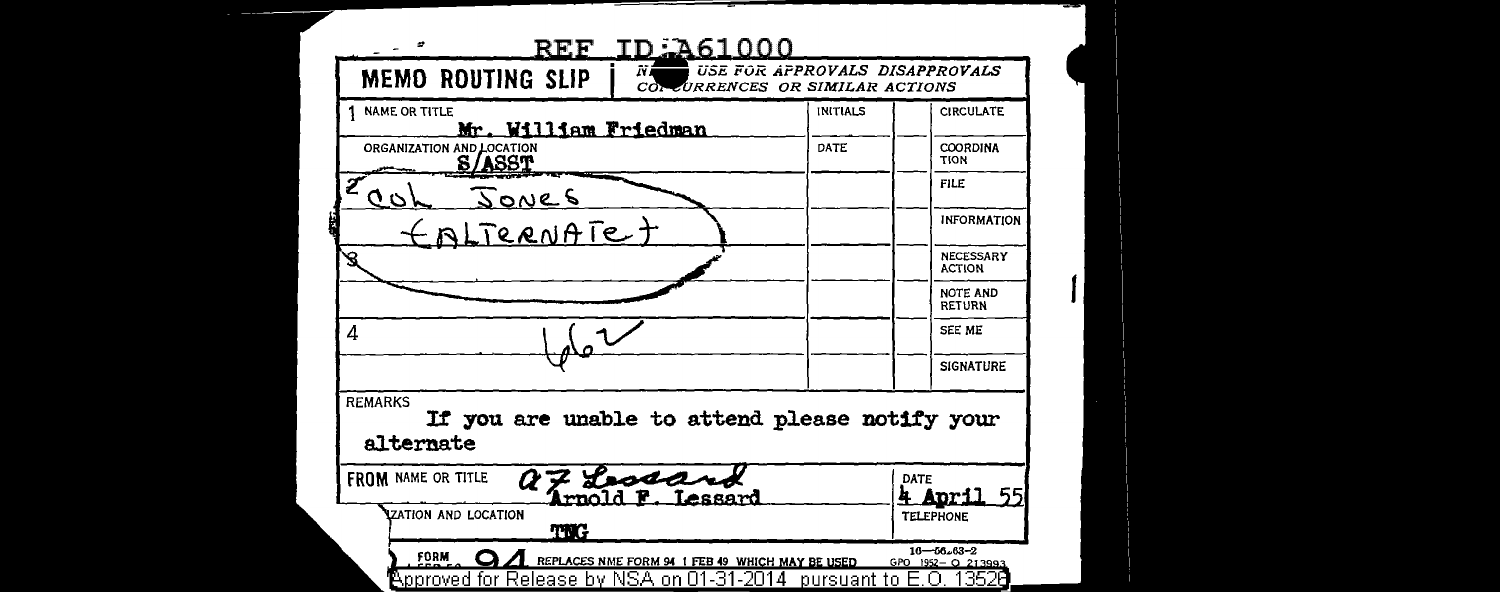

4 April 1955

## MENORANDUM TO MEIBERS AND ALTERNATES OF THE PARSON EL DEVELOP. IENT BOARD

SUBJECT: Monthly meeting of the Personnel Devolocment Board

1. The next neeting of the Board will be held April lhth at 1400 in Room 19-244. Regular members of the Board tho are unable to attend the meeting should notify their alternates.

2. The agenda for the meeting is as follows:

a. Report by Colonel Duncan Sinclair, Chairman of the joint committee suidying the proposal of Captain E.S.L. Goodwin on an NSA policy for Systematic Executive Rotetion.

b. Report by Dr. Sydney Jaffe on NSA development activities utilizing outside training facilities. The Board requested this review by D<sup>1</sup>. Jaffe at its Juniary meeting for the purpose of reviewing progress to date and making specific recommendations to the Director on the future operation of these programs.

3. A copy of the manutes of the March meeting is attached.

annale Flessand

ARNOLD F. LESSARD Executive Secretary